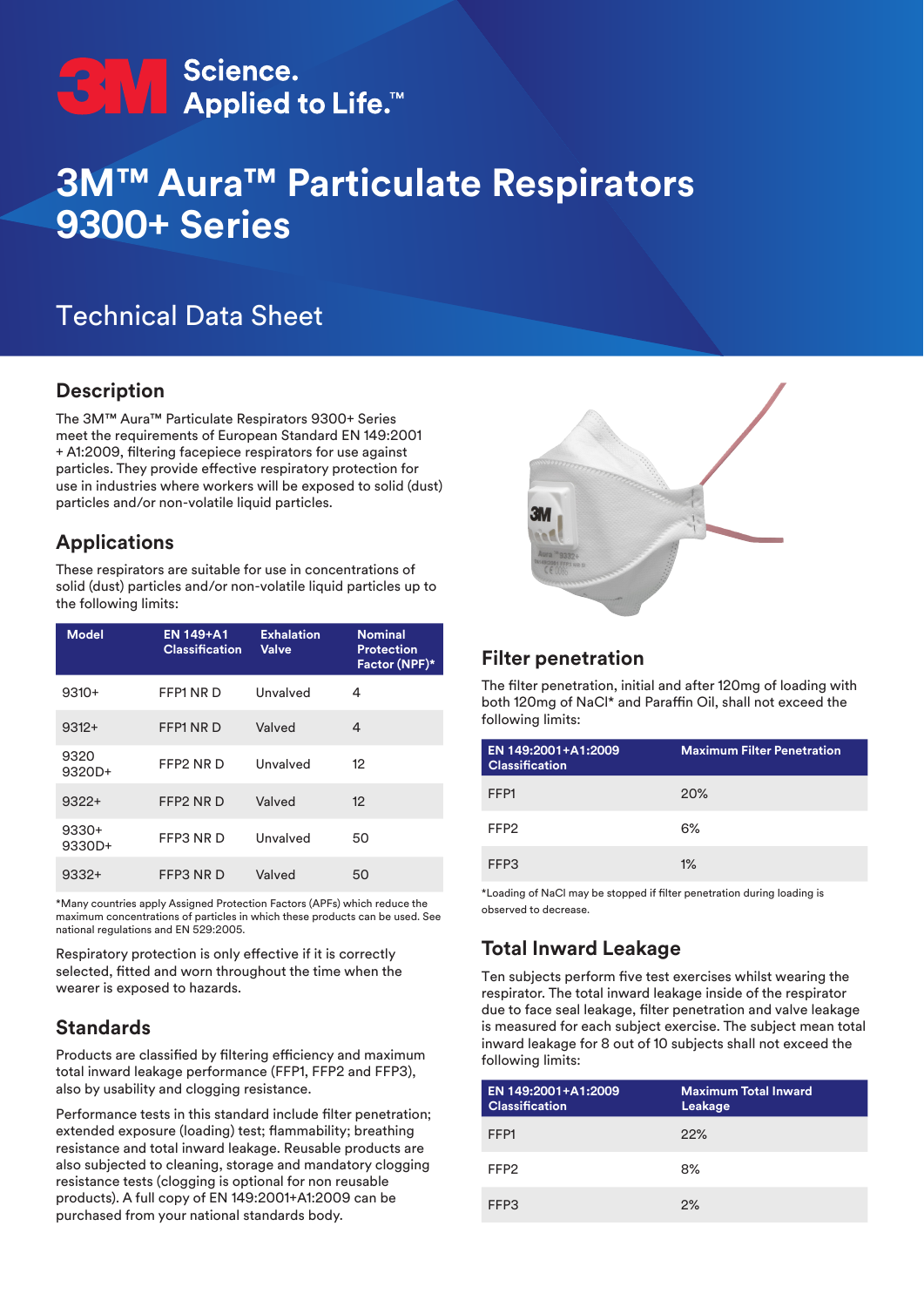#### **Breathing Resistance**

The breathing resistance of the respirator is tested during inhalation (continuous flow) and exhalation (cyclical flow). The breathing resistance of the respirators shall not exceed the following limits:

|                                              | <b>Maximum Breathing Resistance</b> |                                 |                                  |
|----------------------------------------------|-------------------------------------|---------------------------------|----------------------------------|
| EN 149:2001+A1:2009<br><b>Classification</b> | <b>Inhalation</b><br>at 30l/min     | <b>Inhalation</b><br>at 95l/min | <b>Exhalation</b><br>at 160l/min |
| FFP1                                         | $0.6$ mbar                          | 2.1 mbar                        | 3.0 mbar                         |
| FFP2                                         | $0.7$ mbar                          | 2.4 mbar                        | $3.0$ mbar                       |
| FFP3                                         | $1.0$ mbar                          | $3.0$ mbar                      | $3.0$ mbar                       |

#### **Clogging**

For single shift use respirators (NR), the clogging test is optional. For re-usable respirators (R) this test is mandatory. The respirators are loaded with very high amount of Dolomite dust which will tend to clog the filter. After loading with the required amount of dust, the breathing resistance of the respirators shall not exceed the following limits:

| <b>Maximum Breathing Resistance</b>                     |                                   |                                 |  |
|---------------------------------------------------------|-----------------------------------|---------------------------------|--|
| <b>EN 149:2001</b><br>+A1:2009<br><b>Classification</b> | Inhalation at 95I/min             | Inhalation at 160I/<br>min      |  |
| FFP1                                                    | 4.0 mbar<br>(valved respirator)   | 3.0 mbar                        |  |
|                                                         | 3.0 mbar<br>(unvalved respirator) | (valved respirator)             |  |
| FFP2                                                    | 5.0 mbar<br>(valved respirator)   | 3.0 mbar<br>(valved respirator) |  |
|                                                         | 4.0 mbar<br>(unvalved respirator) |                                 |  |
| FFP3                                                    | 7.0 mbar<br>(valved respirator)   | 3.0 mbar<br>(valved respirator) |  |
|                                                         | 5.0 mbar<br>(unvalved respirator) |                                 |  |

#### **Flammability**

Tested respirators are mounted on a metallic head which rotates with a linear speed of 60mm/s. The respirators are passed within 20mm of the tip of an 800 $\degree$ C ( $\pm$ 50 $\degree$ C) propane burner flame. The respirator shall not burn or continue to burn within 5 seconds of removal from the flame.

#### **Components and Materials**

The following materials are used in the production of the 3M™ Aura™ Particulate Respirators 9300+Series:

This product does not contain components made from natural rubber latex.

#### **Product Range**

|   | Product                                                    | <b>Typical weight</b> |
|---|------------------------------------------------------------|-----------------------|
|   | 3M ™ Aura™<br>Particulate<br>respirator<br>$9310+$         | 10 <sub>g</sub>       |
| W | 3M ™ Aura™<br>Particulate<br>respirator<br>$9312+$         | 15g                   |
|   | 3M ™ Aura™<br>Particulate<br>respirator<br>9320+<br>9320D+ | 10 <sub>g</sub>       |
|   | 3M ™ Aura™<br>Particulate<br>respirator<br>$9322+$         | 15g                   |
|   | 3M ™ Aura™<br>Particulate<br>respirator<br>9330+<br>9330D+ | 10 <sub>g</sub>       |
|   | 3M ™ Aura™<br>Particulate<br>respirator<br>9332+           | 15g                   |

Please contact 3M for information about which products are available outside the EU.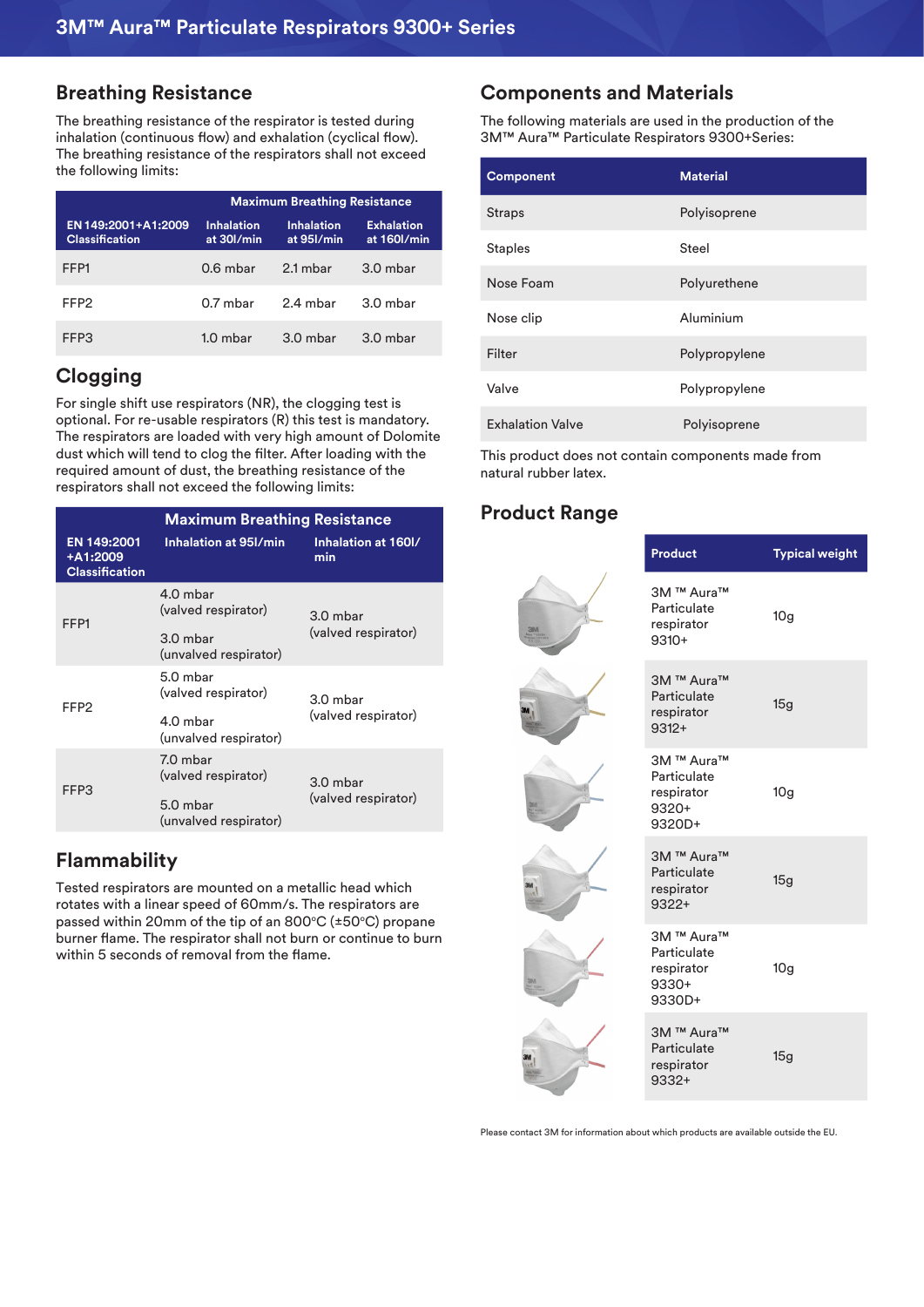#### **Storage and Transportation**

3M™ Aura™ Particulate Respirators 9300+ Series have a shelf life of 5 years from date of manufacture. End of shelf life is marked on the product packaging and upon the product. Before initial use, always check that the product is within the stated shelf life (use by date).

Product should be stored in clean, dry conditions within the temperature range:  $-20^{\circ}$ C to  $+25^{\circ}$ C with a maximum relative humidity of <80%. When storing or transporting the respirator, remove bend in noseclip, align top and bottom panels together before pushing the top panel flat. Store respirator in original packaging provided.

#### **Warnings and Limitations**

Always be sure that the complete product is:

- Suitable for the application;
- Fitted correctly:
- Worn during all periods of exposure;
- Replaced when necessary.
- Proper selection, training, use and appropriate maintenance are essential in order for the product to help protect the wearer from certain airborne contaminants.
- Failure to follow all instructions on the use of these respiratory protection products and/or failure to properly wear the complete product during all periods of exposure may adversely affect the wearer's health, lead to severe or life threatening illness or permanent disability.
- For suitability and proper use follow local regulations and refer to all information supplied. For more information contact a safety professional/3M representative.
- Before use, the wearer must be trained in use of the complete product in accordance with applicable Health and Safety standards/guidance.
- These products do not contain components made from natural rubber latex.
- These product do not protect against gases/vapours such as glutaraldehyde.
- Do not use in atmospheres containing less than 19.5% oxygen. (3M definition. Individual countries may apply their own limits on oxygen deficiency. Seek advice if in doubt).
- Do not use for respiratory protection against atmospheric contaminants/concentrations which are unknown or immediately dangerous to life and health (IDLH).
- Do not use with beards or other facial hair that may inhibit contact between the face and the product thus preventing a good seal.
- Leave the contaminated area immediately if:
	- a. Breathing becomes difficult.
	- b. Dizziness or other distress occurs.
	- c. The respirator becomes damaged
	- d. You taste or smell contaminants, or an irritation occurs
- Discard and replace the respirator if it becomes contaminated with blood or other infectious material, damaged, breathing resistance becomes excessive or at the end of a shift.
- Do not alter, modify, clean or repair this respirator.
- In case of intended use in explosive atmospheres, contact 3M.
- Before initial use, always check that the product is within the stated shelf life.

#### **Fitting Instructions**

Before fitting device, ensure hands are clean. All respirator components should be inspected for damage prior to each use.

- 1. With reverse side up, separate top and bottom panels to form a cup shape. Bend slighty at centre of the noseclip.
- 2. Ensure both panels are fully unfolded.
- 3. Cup respirator in one hand with open side towards face. Take both straps in other hand. Hold respirator under chin, with nosepiece up, and pull straps over head.
- 4. Locate the upper strap across the crown of the head and the lower strap below the ears. Straps must not be twisted. Adjust top and bottom panels for a comfortable fit, ensuring panels are not folded in.
- 5. Using both hands, mould nose clip to the shape of the lower part of the nose to ensure a close fit and good seal. Pinching the nose clip using only one hand may result in less effective respirator performance.
- 6. The seal of the respirator on the face should be fitchecked before entering the workplace.



#### **Seal Check**

- 1. Cover the front of the respirator with both hands being careful not to disturb the fit of the respirator.
- 2. (a) UNVALVED respirator EXHALE sharply; (b) VALVED respirator - INHALE sharply;
- 3. If air leaks around the nose, re-adjust the nose clip to eliminate leakage. Repeat the above seal check.
- 4. If air leaks at the respirator edges, work the straps back along the sides of the head to eliminate leakage. Repeat the above seal check.

If you CANNOT achieve a proper seal DO NOT enter the hazardous area. See your supervisor.

Users should be fit tested in accordance with national requirements.

For information regarding fit testing procedures, please contact 3M.